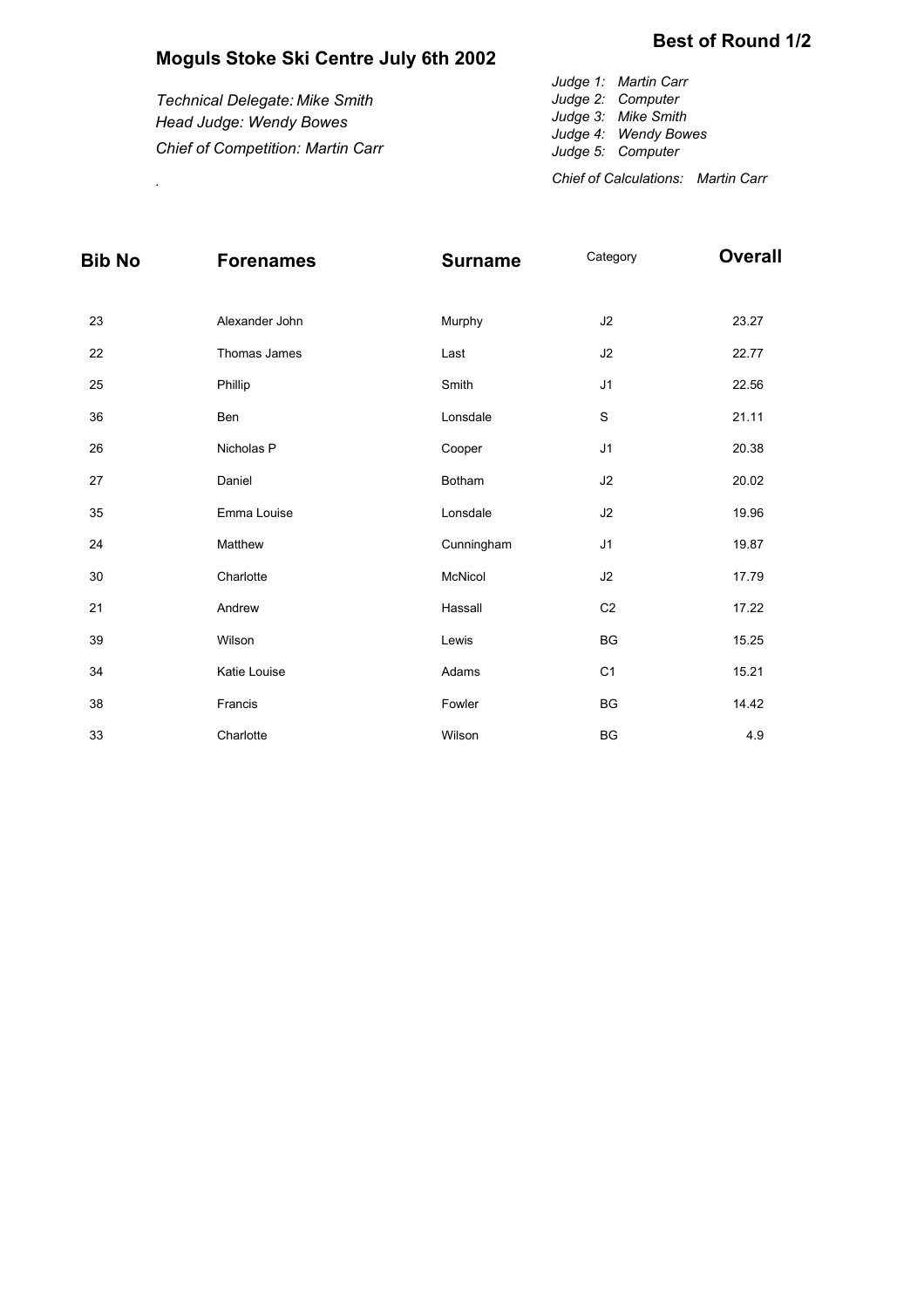| Moguls Stoke Ski Centre July 6th 2002    | Chief of Calculations: Martin Carr        | <b>Round 1 Results</b> |
|------------------------------------------|-------------------------------------------|------------------------|
| <b>Technical Delegate: Mike Smith</b>    | Judge 1: Martin Carr<br>Judge 2: Computer |                        |
| Head Judge: Wendy Bowes                  | Judge 3: Mike Smith                       |                        |
| <b>Chief of Competition: Martin Carr</b> | Judge 4: Wendy Bowes<br>Judge 5: Computer | 12.97<br>Pace Time:    |

| <b>Names</b>   |            | Category       |                         | Turns J1-3  |     |                       | Air J4-5                      |                       |                                              | Total Turns and Air |         | Time in Sec and Scor |      | <b>Overall</b> |  |
|----------------|------------|----------------|-------------------------|-------------|-----|-----------------------|-------------------------------|-----------------------|----------------------------------------------|---------------------|---------|----------------------|------|----------------|--|
|                |            |                |                         |             |     | Jump Categor          |                               |                       |                                              |                     |         |                      |      |                |  |
| Alexander John | Murphy     | J2             | 4.3                     | 4.3         | 4.3 | $\mathbf{3}$          | 2, 1.5<br>$\overline{4}$      | 3                     | 2 1.5<br>$\overline{4}$                      | 12.89               | 5.05    | 13.44                | 5.33 | 23.27          |  |
| Thomas James   | Last       | $\sf J2$       | 4.2                     | 4.2         | 4.2 | 1.7<br>$\overline{2}$ | 2<br>$\mathbf{3}$             | 1.7<br>$\overline{2}$ | $\overline{2}$<br>$\mathbf 3$                | 12.6                | 4.84    | 13.44                | 5.33 | 22.77          |  |
| Phillip        | Smith      | J1             | 4.1                     | 4           | 4   | 1.9<br>3              | 1.9<br>$\overline{2}$         | 3                     | $1.9$ 1.9<br>$\overline{2}$                  | 12.1                | 4.92    | 13.1                 | 5.54 | 22.56          |  |
| Nicholas P     | Cooper     | J <sub>1</sub> | 3.5                     | 4.2         | 3.9 | $\mathbf{1}$          | $1.5$ 1.5<br>$\overline{1}$   | $\mathbf{1}$          | $1.5$ 1.5<br>$\overline{1}$                  | 11.6                | 2.88    | 13.48                | 5.31 | 19.79          |  |
| Emma Louise    | Lonsdale   | J2             | 3.6                     | 4           | 3.8 | 2.1<br>$\mathbf{1}$   | 1.8<br>$\overline{1}$         | $\mathbf{1}$          | $2.1$ 1.8<br>$\overline{1}$                  | 11.39               | 3.72    | 14.62                | 4.6  | 19.71          |  |
| Ben            | Lonsdale   | $\mathbb S$    | $\overline{\mathbf{4}}$ | 4           | 4   | 1.5<br>3              | 1.3<br>$\overline{2}$         | 3                     | $1.5$ 1.3<br>$\overline{2}$                  | 12                  | 3.65    | 15.6                 | 4    | 19.65          |  |
| Matthew        | Cunningham | J1             | 3.5                     | 4           | 3.7 | 1.4<br>3              | 0.9<br>$\overline{2}$         | 3                     | $1.4$ 0.9<br>$\overline{2}$                  | 11.2                | 3.03    | 14.25                | 4.83 | 19.06          |  |
| Daniel         | Botham     | $\sf J2$       | 3.5                     | $\mathsf 3$ | 3.2 | 1.3<br>$\mathbf{1}$   | 1.4<br>$\mathbf{3}$           | $\mathbf{1}$          | $1.3$ 1.4<br>3                               | 9.69                | 3.19    | 14.03                | 4.97 | 17.85          |  |
| Charlotte      | McNicol    | $\sf J2$       | 3.3                     | 3.9         | 3.6 | 1.3<br>1              | $\mathbf 1$<br>$\overline{1}$ | 1.3<br>$\mathbf{1}$   | $\overline{\phantom{0}}$ 1<br>$\overline{1}$ | 10.8                | $2.2\,$ | 14.32                | 4.79 | 17.79          |  |
| Andrew         | Hassall    | C <sub>2</sub> | $\mathbf{3}$            | 2.9         | 2.9 | $\mathbf{1}$          | $1.2$ 1.5<br>$\overline{1}$   | 1                     | $1.2$ 1.5<br>$\overline{1}$                  | $8.8\,$             | 2.59    | 14.62                | 4.6  | 15.99          |  |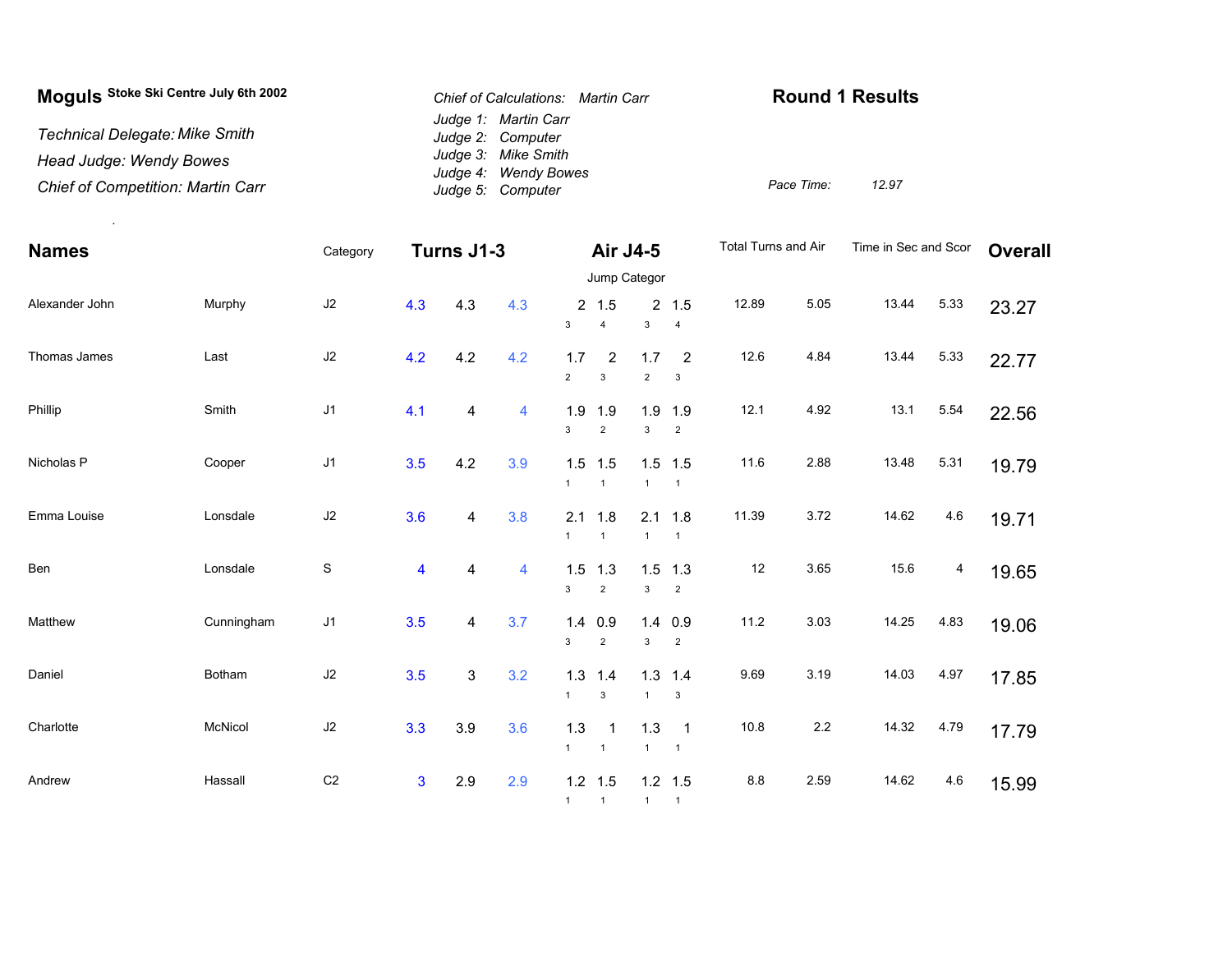| <b>Names</b>   |        | Category       | Turns J1-3              |     | <b>Air J4-5</b> |                            |                             | Total Turns and Air |                               | Time in Sec and Scor |             | Overall |      |       |
|----------------|--------|----------------|-------------------------|-----|-----------------|----------------------------|-----------------------------|---------------------|-------------------------------|----------------------|-------------|---------|------|-------|
|                |        |                |                         |     |                 | Jump Categor               |                             |                     |                               |                      |             |         |      |       |
| Wilson         | Lewis  | BG             | 2.7                     | 2.5 | 3.1             | 1.4                        | $\mathbf{1}$                | 1.4                 | $\mathbf 1$<br>$\overline{1}$ | 8.3                  | 2.29        | 14.53   | 4.66 | 15.25 |
| Francis        | Fowler | <b>BG</b>      | 2.7                     | 2.8 | 2.7             | 1.1<br>3                   | 0.7<br>$\overline{2}$       | 1.1<br>3            | 0.7<br>$\overline{2}$         | 8.19                 | 2.38        | 15.84   | 3.85 | 14.42 |
| Katie Louise   | Adams  | C <sub>1</sub> | 3                       | 3   | 3               |                            | $0.9$ 0.5<br>$\overline{1}$ |                     | $0.9$ 0.5<br>$\overline{1}$   | 9                    | 1.34        | 16.19   | 3.63 | 13.97 |
| Charlotte      | Wilson | BG             | 1.2                     | 2.1 | 1.6             | $\mathbf 0$<br>$\mathbf 0$ | 0<br>$\mathsf 0$            | 0<br>$\mathbf 0$    | $\mathbf 0$<br>$\mathbf 0$    | 4.9                  | $\mathbf 0$ | 23.22   | 0    | 4.9   |
| Thomas James   | Last   | J2             | 4.1                     | 4   | 4               |                            | $1 \t1.6$<br>3              |                     | $1 \t1.6$<br>3                | 12.1                 | 3.19        | 12.59   |      | Pace  |
| Alexander John | Murphy | J2             | $\overline{\mathbf{4}}$ | 3.9 | 3.9             | 1.7<br>3                   | 1.1<br>$\overline{4}$       | 1.7<br>3            | 1.1<br>$\overline{4}$         | 11.8                 | 4.03        | 12.97   |      | Pace  |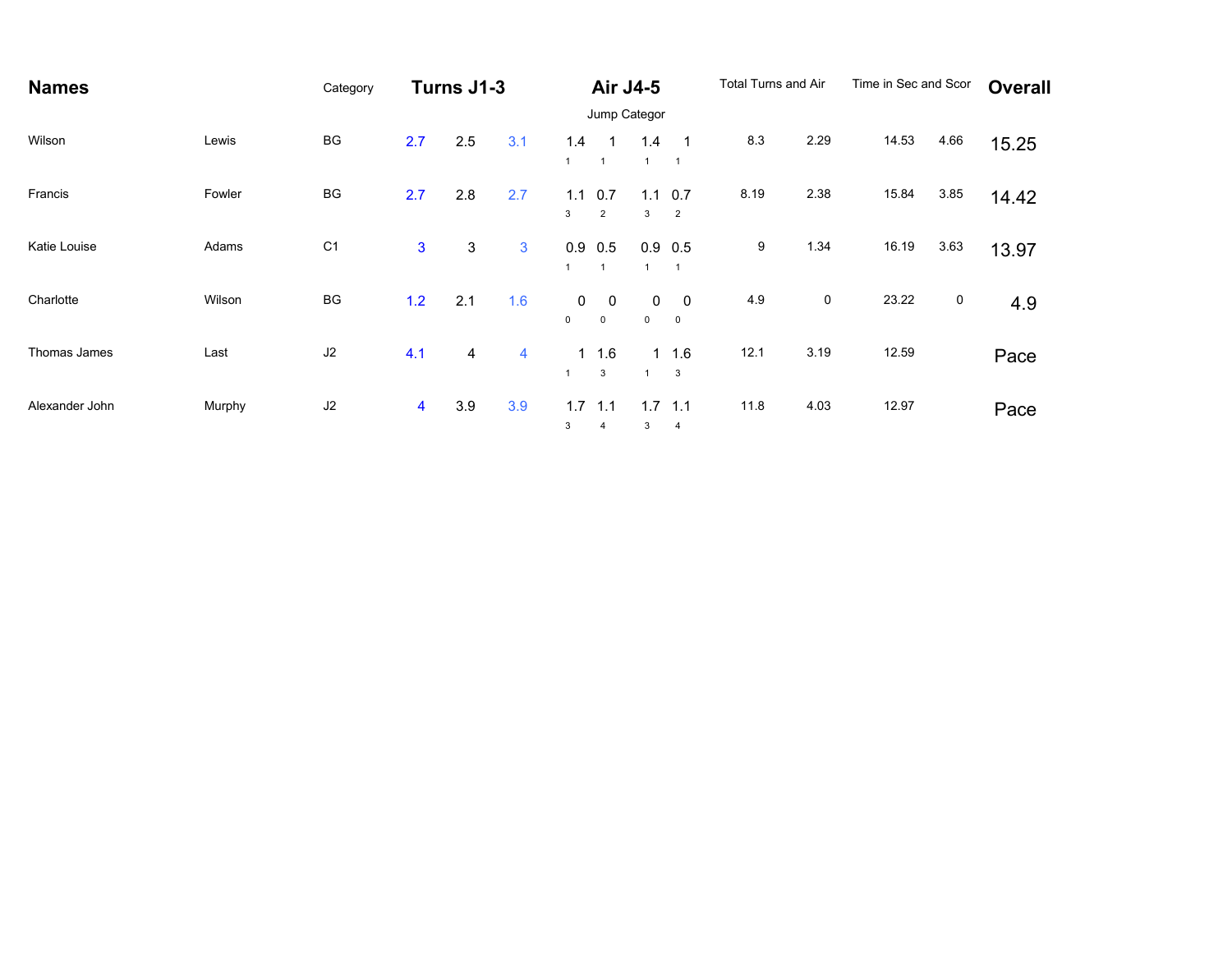| Moquis Stoke Ski Centre July 6th 2002    | Chief of Calculations: Martin Carr          | <b>Round 2 Results</b> |
|------------------------------------------|---------------------------------------------|------------------------|
|                                          | Judge 1: Martin Carr                        |                        |
| <b>Technical Delegate: Mike Smith</b>    | Judge 2: Computer                           |                        |
| Head Judge: Wendy Bowes                  | Judge 3: Mike Smith<br>Judge 4: Wendy Bowes | 12.97<br>Pace Time:    |
| <b>Chief of Competition: Martin Carr</b> | Judge 5: Computer                           |                        |

.

| <b>Forenames</b> | <b>Surname</b> | Category       | Judge 1                 | Judge 2                 | Judge 3        |                                                | Judge 4 Judge 5 Total Turns |      |      |       | Air Time Time Score Overall |  |
|------------------|----------------|----------------|-------------------------|-------------------------|----------------|------------------------------------------------|-----------------------------|------|------|-------|-----------------------------|--|
|                  |                |                |                         |                         |                | Category                                       | Category                    |      |      |       |                             |  |
| Alexander John   | Murphy         | J2             | 4.5                     | 4.4                     | 4.4            | 1.1<br>1.7<br>3 <sup>1</sup><br>$\overline{4}$ | $1.7$ 1.1<br>$3 \t 4$       | 13.3 | 4.03 | 12.72 | $5.77$ 23.10                |  |
| Thomas James     | Last           | J2             | 3.9                     | 4.3                     | 4.1            | 1.9<br>1.4<br>3 <sup>1</sup><br>$\overline{4}$ | $1.9$ 1.4<br>$3 \t 4$       | 12.3 | 4.74 | 13.09 | 5.55 22.59                  |  |
| Phillip          | Smith          | J1             | 3.8                     | 4.1                     | 3.9            | 1.9<br>1.6<br>3 <sup>1</sup><br>$\overline{1}$ | $1.9$ 1.6<br>$3 \quad 1$    | 11.8 | 4.18 |       | 13.18 5.49 21.47            |  |
| Ben              | Lonsdale       | $\mathbf S$    | 4.1                     | 4.4                     | 4.2            | 1.7<br>1.3<br>3 <sup>7</sup><br>$\overline{2}$ | $1.7$ $1.3$<br>$3\qquad 2$  | 12.7 | 3.94 |       | 14.84 4.47 21.11            |  |
| Nicholas P       | Cooper         | J1             | 3.5                     | 4.3                     | 3.9            | 1.8<br>1.1<br>1<br>2                           | $1.8$ 1.1<br>$1 \quad 2$    | 11.7 | 3.04 | 12.94 | 5.64 20.38                  |  |
| Daniel           | Botham         | J2             | 3.8                     | 3.2                     | 3.5            | 1.6<br>1.8<br>1<br>$\mathbf{3}$                | $1.6$ 1.8<br>$1 -$<br>- 3   | 10.5 | 4.05 | 13.22 | 5.47 20.02                  |  |
| Emma Louise      | Lonsdale       | J2             | $\overline{\mathbf{4}}$ | $\overline{\mathbf{4}}$ | $\overline{4}$ | $1.8$ 1.6<br>1<br>$\overline{1}$               | $1.8$ 1.6<br>$1 \quad 1$    | 12   | 3.25 | 14.44 | 4.71 19.96                  |  |
| Matthew          | Cunningham     | J1             | 3.2                     | 3.6                     | 3.4            | $1.7$ 1.7<br>3 <sup>1</sup><br>$\overline{1}$  | $1.7$ 1.7<br>$3 \quad 1$    | 10.2 | 4.01 | 12.91 | 5.66 19.87                  |  |
| Andrew           | Hassall        | C <sub>2</sub> | 3.4                     | 3.2                     | 3.3            | $1.4$ 0.9<br>$1 \t2$                           | $1.4$ 0.9<br>$1 \t2$        | 9.89 | 2.42 | 14.12 | 4.91 17.22                  |  |